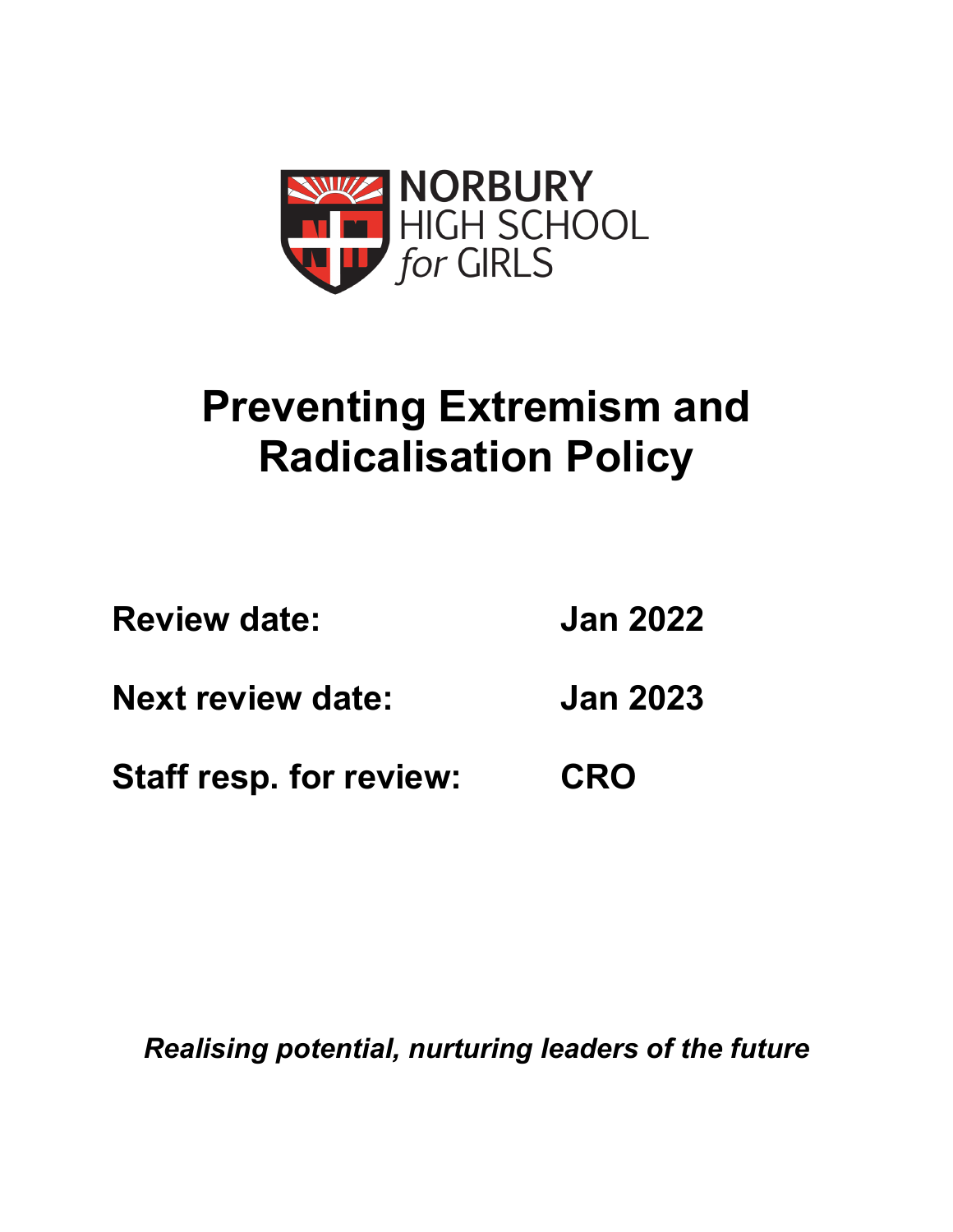## **Preventing Extremism and Radicalisation Policy**

Norbury High's safeguarding duty includes a duty to promote fundamental British values (below) in order to counter extremist narratives and prevent young people from being radicalised and drawn into terrorism.

- Democracy
- The rule of law
- Individual liberty
- Mutual respect for and tolerance of those with different faiths and beliefs, and for those without faith

Norbury High values freedom of speech and the expression of beliefs/ideology as fundamental rights underpinning our society's values. Both students and teachers have the right to speak freely and voice their opinions. However, free speech that is designed to manipulate the vulnerable or that leads to violence and harm of others goes against the moral principles in which freedom of speech is valued. Free speech is not an unqualified privilege; it is subject to laws and policies governing equality, human rights, community safety and community cohesion. Essential to this school are the fundamental British values and it is expected that views and opinions expressed would be commensurate with these.

Norbury High will always endeavour to be a safe place for students to explore new ideas and perspectives as well as develop critical thinking skills. Where there are concerns about radicalisation and a referral to Channel is being considered Norbury High will discuss these concerns internally and also consider external advice and guidance where necessary and appropriate.

We will protect students against the messages of all violent extremism including, but not restricted to, those linked to Islamist ideology; far right/neo-Nazi/white supremacist ideology; Irish nationalist and loyalist paramilitary groups, and extremist animal rights movements.

Staff should use the 'notice - check - share' principle. If they notice anything that might indicate a cause for concern they should check with the Designated Safeguarding Lead (DSL) or one of the deputies. If necessary this information will be shared with the necessary authorities.

In accordance with the Prevent duty placed upon the school by the Counter Terrorism and Security Act 2015 we understand the specific need to safeguard students and families from violent extremism. This exploitation and radicalisation should be viewed as a safeguarding concern.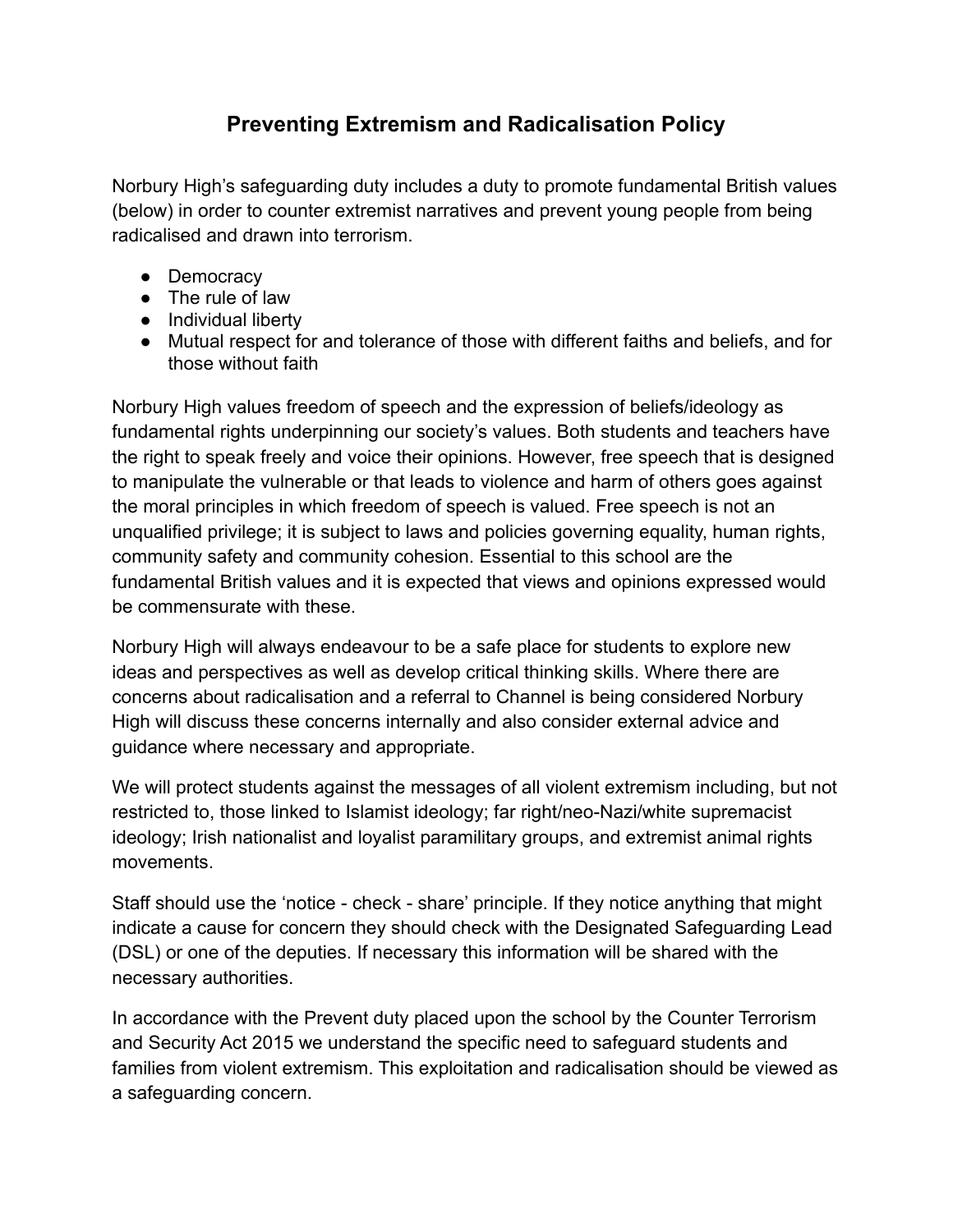The Headteacher and the Designated Safeguarding Lead will assess the level of risk within the school and put actions in place to reduce that risk. Risk assessments may include consideration of the school's Religious Studies curriculum, SEND Policy, Assemblies Policy, the use of school premises by external agencies, Behaviour and Anti-bullying Policy and other issues specific to the school's profile, community and philosophy.

This risk assessment will be reviewed as part of the annual S175 return that is monitored by the local authority.

When any member of staff has concerns that a child may be at risk of radicalisation or involvement in terrorism, they should speak with the Designated Safeguarding Lead (or their deputies).

Under Counter-Terrorism and Security Act 2015, Norbury High also has a duty to refer young people on to Croydon's Channel Panel under the Prevent strategy where there are concerns that they are being radicalised.

If a student is thought to be at risk of radicalisation, advice will be sought from Channel, and if advised, information will be shared with the Channel Panel using [Channel@croydon.gov.uk](mailto:Channel@croydon.gov.uk). This is a voluntary and confidential process. It should be stressed that at this stage the person has not committed any offence.

Where Norbury High has concerns that a student might be considering extremist ideologies and/or may be radicalised this would be considered as the student being at serious risk of harm. Similarly a student may be at risk due to their parent's radicalisation. If any such concern arise a child protection referral will be made to the Multi Agency Referral Form (MARF) will be completed using the Croydon Single Point Of Contact (SPOC) platform.

At Norbury High our safeguarding reporting arrangements are set out fully in our Safeguarding Policy.

The Designated Safeguarding Lead is: **Ms C. Rollins** The Deputy Designated Safeguarding Leads are: **Ms S. Tsoukkas and Ms S. Patten** 

Norbury High's safeguarding lead should be consulted for internal advice on making a referral. Prior to making a referral, the school may choose to get advice from the police schools team; the SPOC Professionals' Consultation Line; Prevent and/or the Croydon Prevent Team; Prevent Education Officer (Cordelia Shaw: email [cordelia.shaw@croydon.gov.uk](mailto:cordelia.shaw@croydon.gov.uk); tel. 07436 031172); Croydon Prevent Manager (Haydar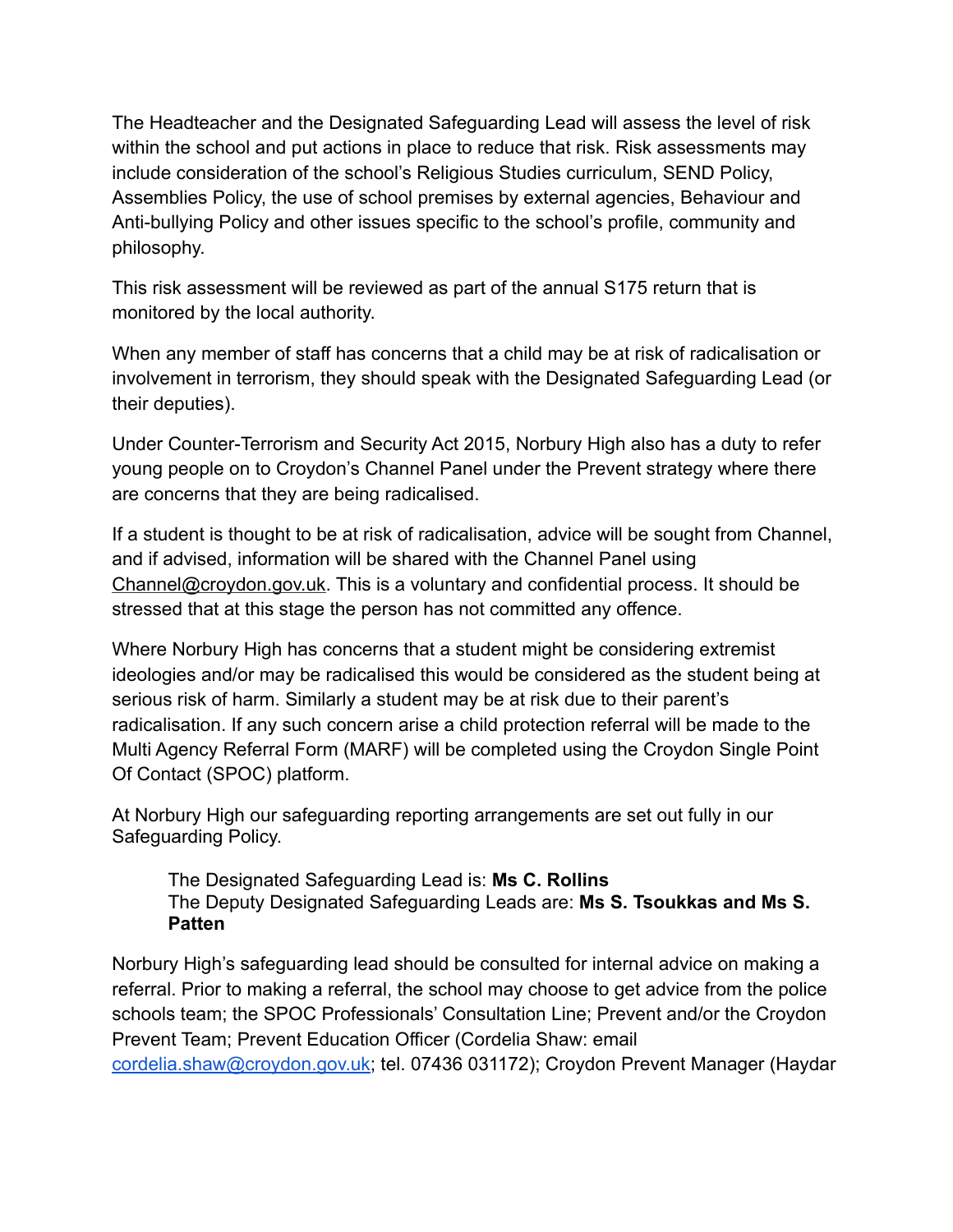Muntadhar: email [haydar.muntadhar@croydon.gov.uk](mailto:haydar.muntadhar@croydon.gov.uk); tel. 07562 438898); or the Prevent switchboard 020 8726 6000 (ext. 62070).

## **Role of Governing Body**

The governing body of our school will undertake appropriate training to ensure that they are clear about their role and the parameters of their responsibilities including their statutory safeguarding duties.

The governing body of our school will support the ethos and values of our school and will support the school in tackling extremism and radicalisation.

In line with the provisions set out in the DfE guidance '*Keeping Children Safe in Education, 2021*' the governing body will challenge the school's senior management team on the delivery of this policy and monitor its effectiveness.

*Last updated March 2022*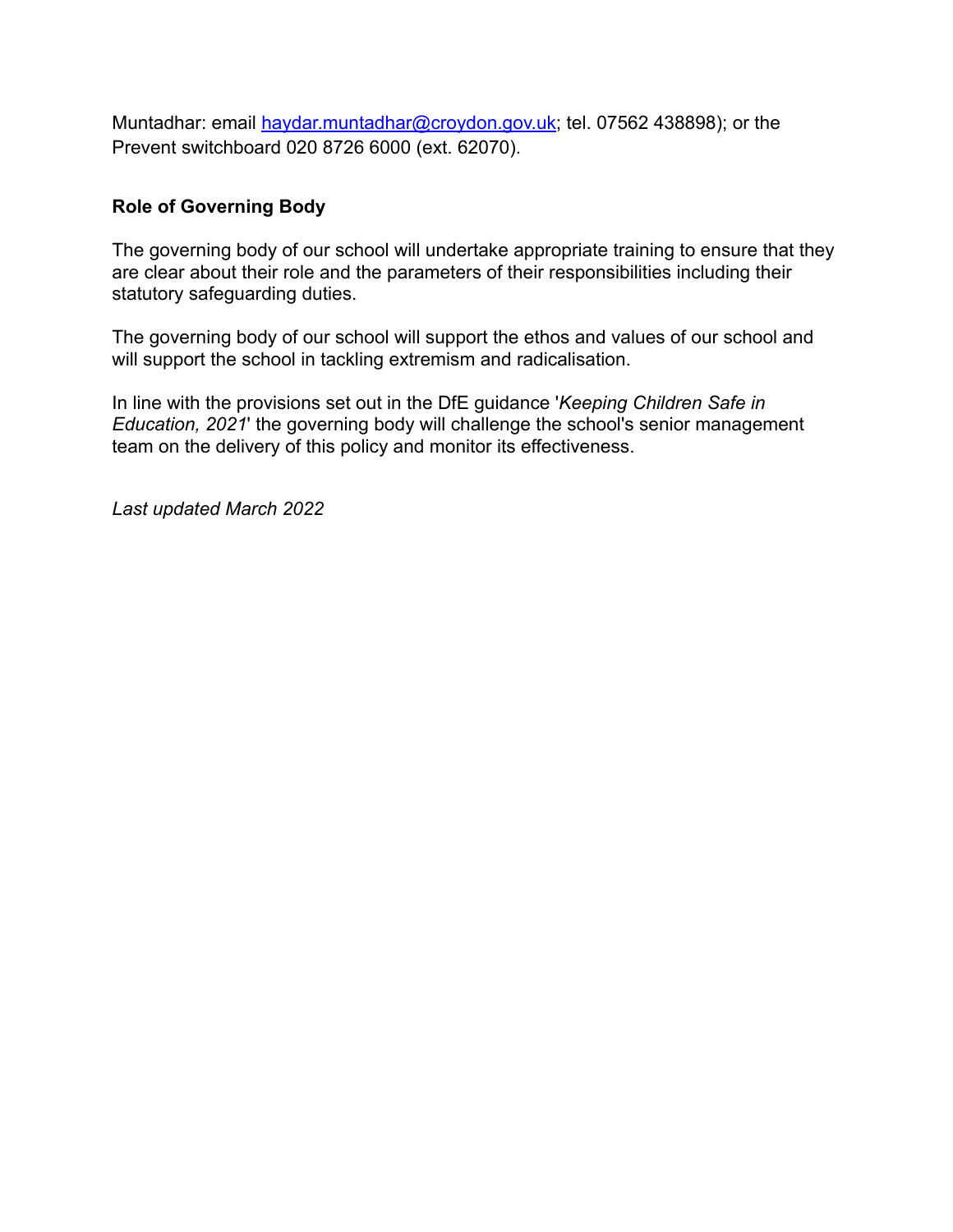## **Appendix 1: 'Key ingredients' for successful teaching in the context of 'push' and 'pull' factors**

| <b>PUSH FACTORS -</b><br>factors that push an<br>individual or make an<br>individual vulnerable to                                                                                                 | <b>PULL FACTORS -</b><br>factors that draw young people<br>into extremist messages:                                                                                                                      | <b>KEY INGREDIENTS TO</b><br><b>COMBATTING</b><br><b>EXTREMISM:</b>                                                                                                                                                      |
|----------------------------------------------------------------------------------------------------------------------------------------------------------------------------------------------------|----------------------------------------------------------------------------------------------------------------------------------------------------------------------------------------------------------|--------------------------------------------------------------------------------------------------------------------------------------------------------------------------------------------------------------------------|
| extremist messages:                                                                                                                                                                                | • Charismatic/confident<br>individuals (recruiters)                                                                                                                                                      | Teacher confidence in<br>many cases it will be the                                                                                                                                                                       |
| • Lack of excitement,<br>frustration<br>• Lack of sense of<br>achievement - seen<br>as significant lack of<br>purpose/confidence in<br>the future, life goals                                      | • Network/sense of belonging<br>• Broader community views<br>which enable or do not<br>oppose extremism<br>• Persuasive, clear messages<br>• Exploiting knowledge gaps<br>• Sense of dignity, importance | use of existing teaching<br>skills and methods which<br>may well be the most<br>effective approach to<br>tackling extreme<br>messages and supporting<br>students.                                                        |
| • Lack of an outlet for<br>views                                                                                                                                                                   | and loyalty<br>• Exciting (non-teaching)                                                                                                                                                                 | <b>Teacher attitudes and</b>                                                                                                                                                                                             |
| • Gaps in knowledge or                                                                                                                                                                             | activities                                                                                                                                                                                               | behaviours                                                                                                                                                                                                               |
| understanding of all<br>extreme viewpoints<br>(both political and<br>religious) - both<br>young people and<br>their parents<br>• Sense of injustice<br>• Actual or perceived<br>humiliating        | • Sense of purpose in life                                                                                                                                                                               | • Acknowledging<br>controversial issues<br>exist<br>• Awareness that we all<br>have a role to play<br>• Willingness to accept a<br>lack of knowledge and to<br>turn to others for help                                   |
| experiences                                                                                                                                                                                        |                                                                                                                                                                                                          | <b>Specific knowledge</b>                                                                                                                                                                                                |
| (including bullying,<br>racial discrimination;<br>perhaps linked<br>closely to sense of<br>injustice)<br>• Exclusion - lack of<br>belonging to peer or<br>community networks,<br>associations etc. |                                                                                                                                                                                                          | • Understanding other<br>cultures and religions as<br>well as alternative<br>values and beliefs<br>(whilst being careful to<br>avoid 'them and us'<br>scenarios)<br>• Knowledge of an<br>alternative values<br>framework |